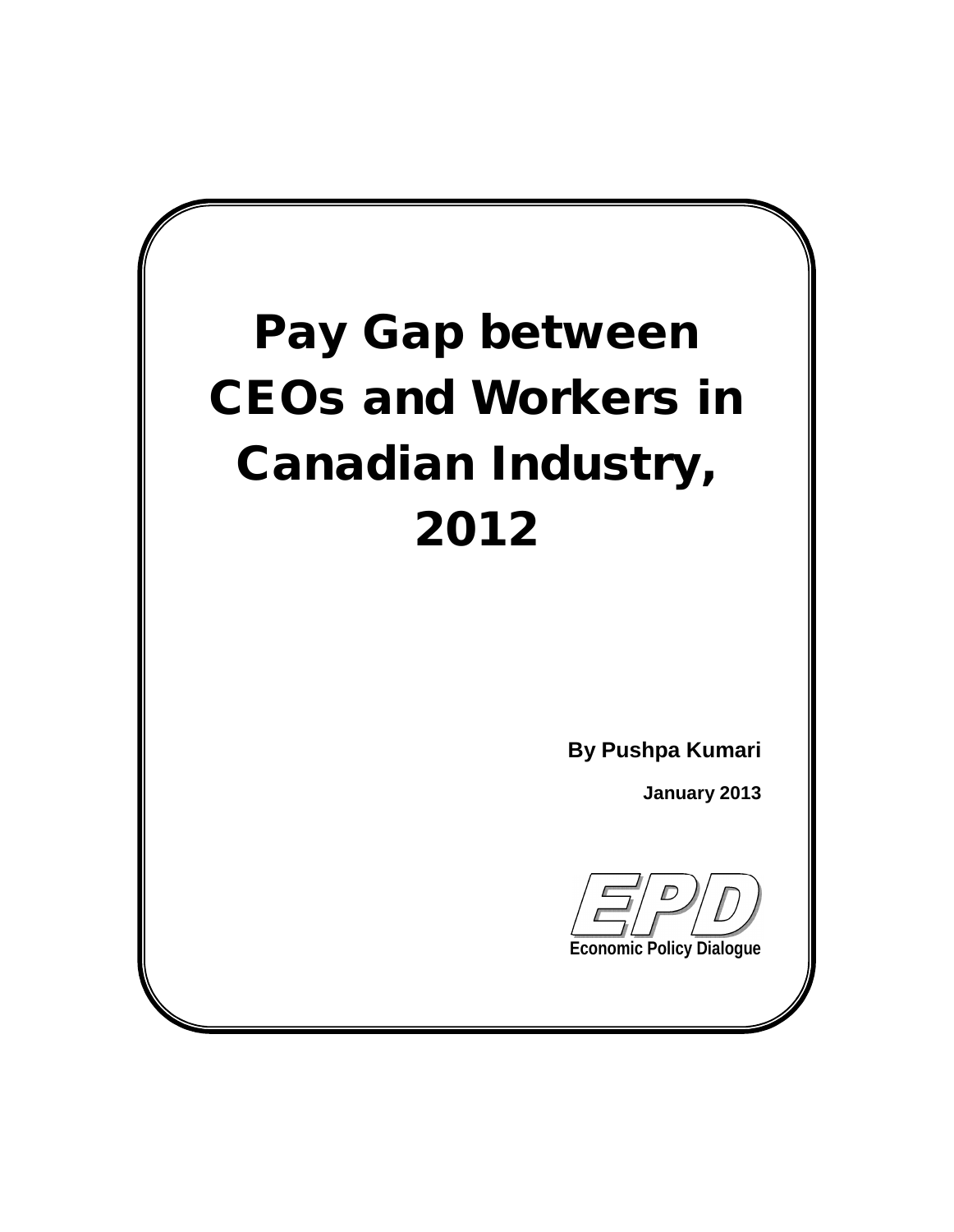### About the Author

Pushpa Kumari is a Senior Economist at Economic Policy Dialogue. She is an M A, M Phil, Ph D in Economics. Having Research and teaching experience of more than a decade, she has many publications to her credit.

[pushpa@epdonline.org](mailto:pushpa@epdonline.org)

### €€€€€€€€€€€€€€€€€€€€€€€€€€€€€€€€€€€€€€€

### Economic Policy Dialogue

Economic Policy Dialogue (EPD) is a Toronto-based independent research organization that brings forth the economic policy issues which affect the people, society, business, and environment at national and international level; and also, seeks to put forward the policy alternatives through constructive dialogue.

#### <www.epdonline.org>

[epd@epdonline.org](mailto:epd@epdonline.org)

#### €€€€€€€€€€€€€€€€€€€€€€€€€€€€€€€€€€€€€€€

### **Disclaimer**

Views expressed in this study are of the author only and do not necessarily reflect the opinion of the organization for which this study has been undertaken.

### €€€€€€€€€€€€€€€€€€€€€€€€€€€€€€€€€€€€€€€

€ 2013 Economic Policy Dialogue

Reproduction in whole or in part without written permission from the organization is strictly prohibited.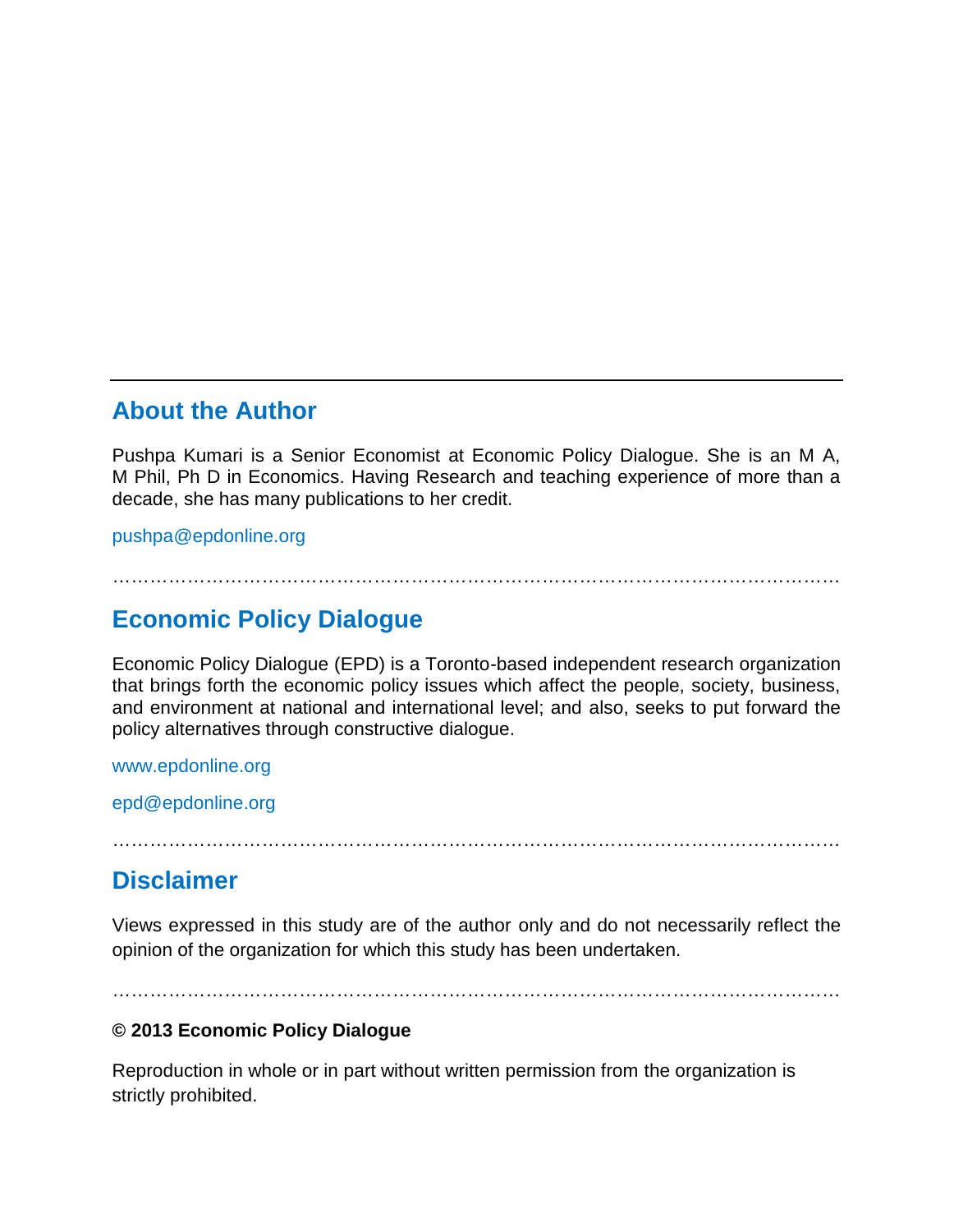# **Index**

| Part 2: Pay Gap between CEOs and other Employees in entire Canadian Industry,   |
|---------------------------------------------------------------------------------|
| Part 3: Pay Gap between CEOs and Other Employees in various Sectors of Canadian |
|                                                                                 |
|                                                                                 |

# **List of Graphs**

| Graph 1: Percentage Distribution of (Top 100 Companies') Total CEO Compensation |  |
|---------------------------------------------------------------------------------|--|
| Graph 2: Comparison between Average Annual Pays of a CEO (of the Top 100        |  |
| Graph 3: Ratio between Average Annual Pays of a CEO (of the Top 100 Companies)  |  |
| Graph 4: Ratio between Average Annual Pays of a CEO (of Top 100 Companies) and  |  |

# **List of Tables**

| Table 1: Economic Indicators and Top 100 Companies' CEO Compensation            |  |
|---------------------------------------------------------------------------------|--|
| Table 2: Distribution of (Top 100 Companies') Total CEO Compensation into Major |  |
|                                                                                 |  |
|                                                                                 |  |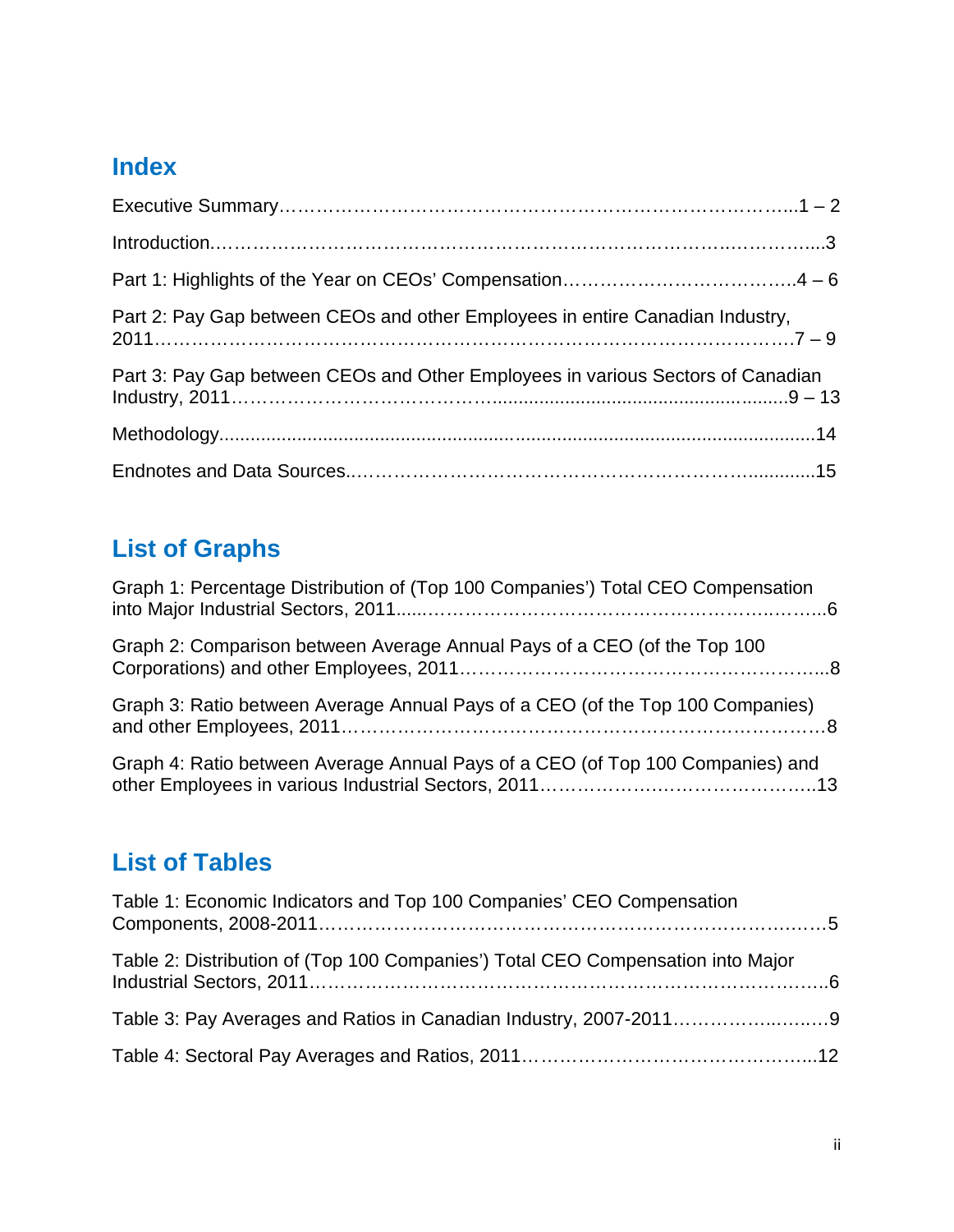### **Executive Summary**

Pay Gap Survey 2012 reports the pay gap between CEOs of the top 100 companies and workers in the Canadian industry as a whole and also in its various sectors during 2011. Some of the main points of this year's survey are summarized here.

Top 100 public companies had 103 CEOs in the list during 2011. The highest and lowest compensation earning CEOs were: J. Michael Pearson of Valeant Pharmaceuticals International (\$36,318,841), and Keith A. MacPhail of Bonavista Energy (\$521,635).

These all 103 CEOs received a total compensation pool of \$634,817,907; it increased by less than one (0.92) per cent from that of the last year.

Three sectors – Oil and Gas, Materials (mining and quarrying, except oil and gas), and Finance – seemed to have dominated the total compensation pool by taking away about 55 per cent share of it; whereas, remaining about 45 per cent share was being distributed among another nine sectors.

A CEO of the top 100 corporations bagged an average annual compensation of about \$6.2 million, whereas a typical Canadian industry employee earned an average annual pay of about \$45 thousand and an hourly-paid employee about \$34 thousand in 2011.

A CEO earned 135 times than a typical employee and 179 times than an hourly-paid employee in 2011. These ratios were lower than the last year. An exit of one of the highest earning CEOs from the list, and a huge fall in bonus and option-based awards components of the compensation this year (most probably due to underperformed stock market) might explain the decrease in the pay ratios. However, the amount by which a CEO's average pay increased in 2011 over the last year (the increment only, i.e. \$114,936) was 2.5 times of the total average pay of an employee during the entire year, or 3.3 times of the total average pay of an hourly employee.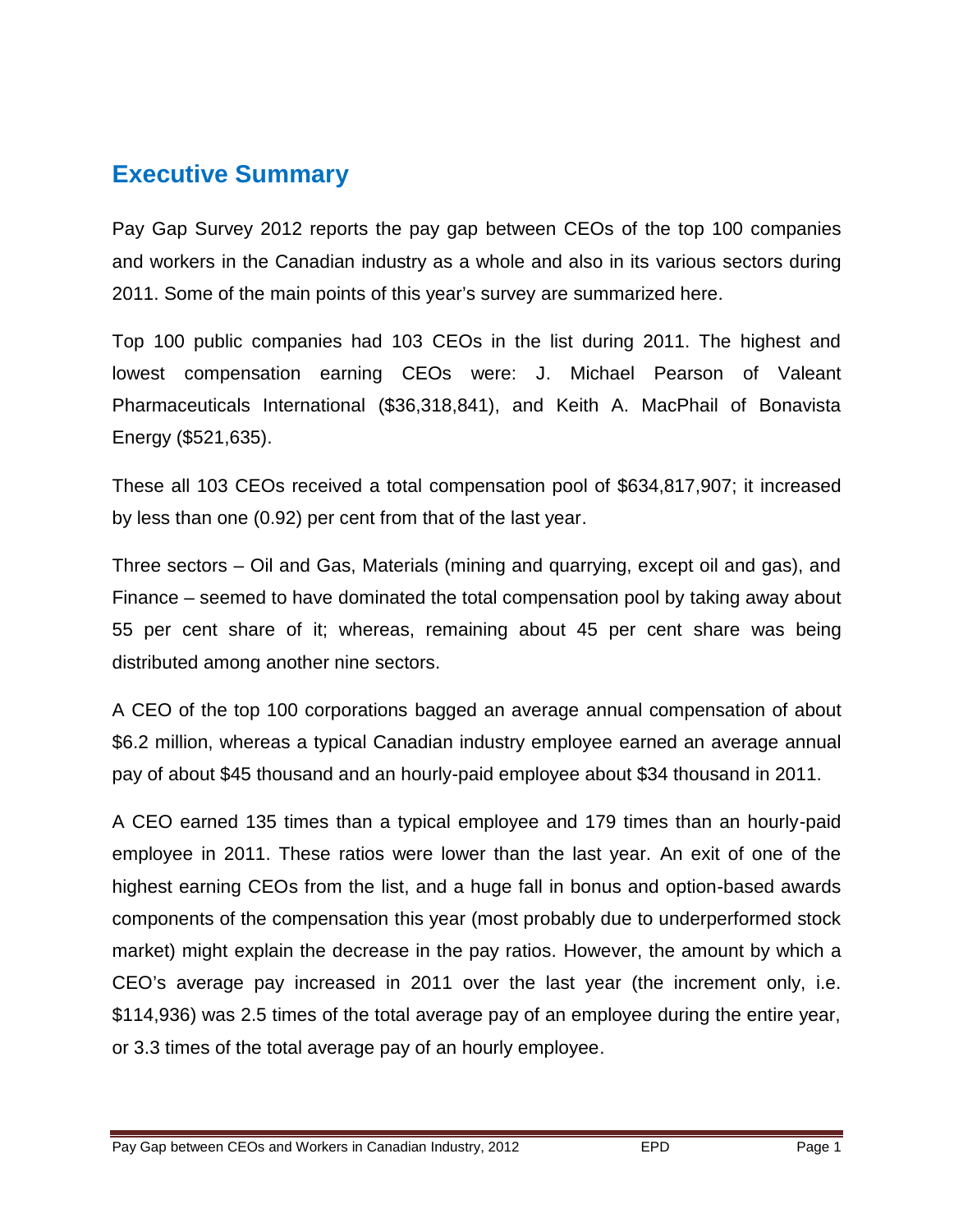Food Service sector had the lowest average annual employees' pay (salaried-&-hourly: \$17,136 and hourly: \$14,611), and Oil and Gas had the highest average annual employees' pay (salaried-&-hourly: \$114,747) in the given list of sectors. The highest available pay for hourly employees in our list of sectors was \$76,685 for Oil & Gas-Support services.

With respect to sectoral pay ratios: out of total given 23 sectors, CEO-employee pay ratio was the highest for Manufacturing- Chemical at 283 and lowest for Oil & Gas-Support services at 19; whereas out of 17 industrial sectors for which data were available on hourly employees, CEO-hourly employee pay ratio was highest and lowest for the same sectors as above at 373 and 21, respectively.

26% sectors of total given 23 sectors had higher than the national average of CEOemployee pay ratio (135), and 35% sectors of total given 17 sectors had higher than the national average CEO-hourly employee pay ratio (179). Whereas, 17% sectors had less than half the national average (<67.5) CEO-employee pay ratio, and 12% sectors had less than half of the national average ratio (<89.5) CEO-hourly employee pay ratio.

Banking sector is found to be the most representative case of higher pay gap in 2011 (where CEO compensation was very high across the sector and employees' pay was low) followed by other two sectors, namely Manufacturing- Transportation Equipment, and Communications & Media.

Higher pay ratio always shows greater pay differences between CEOs and other employees, which is considered a bad sign for any society. Worst are those cases where besides higher pay ratios, sectors have also very low employees' earnings, for example: Food Services, and almost all the Retail sector covered here in the survey (except Motor Vehicle Dealers), e.g. Food & Beverage Stores, General Stores, Health & Personal Care Stores.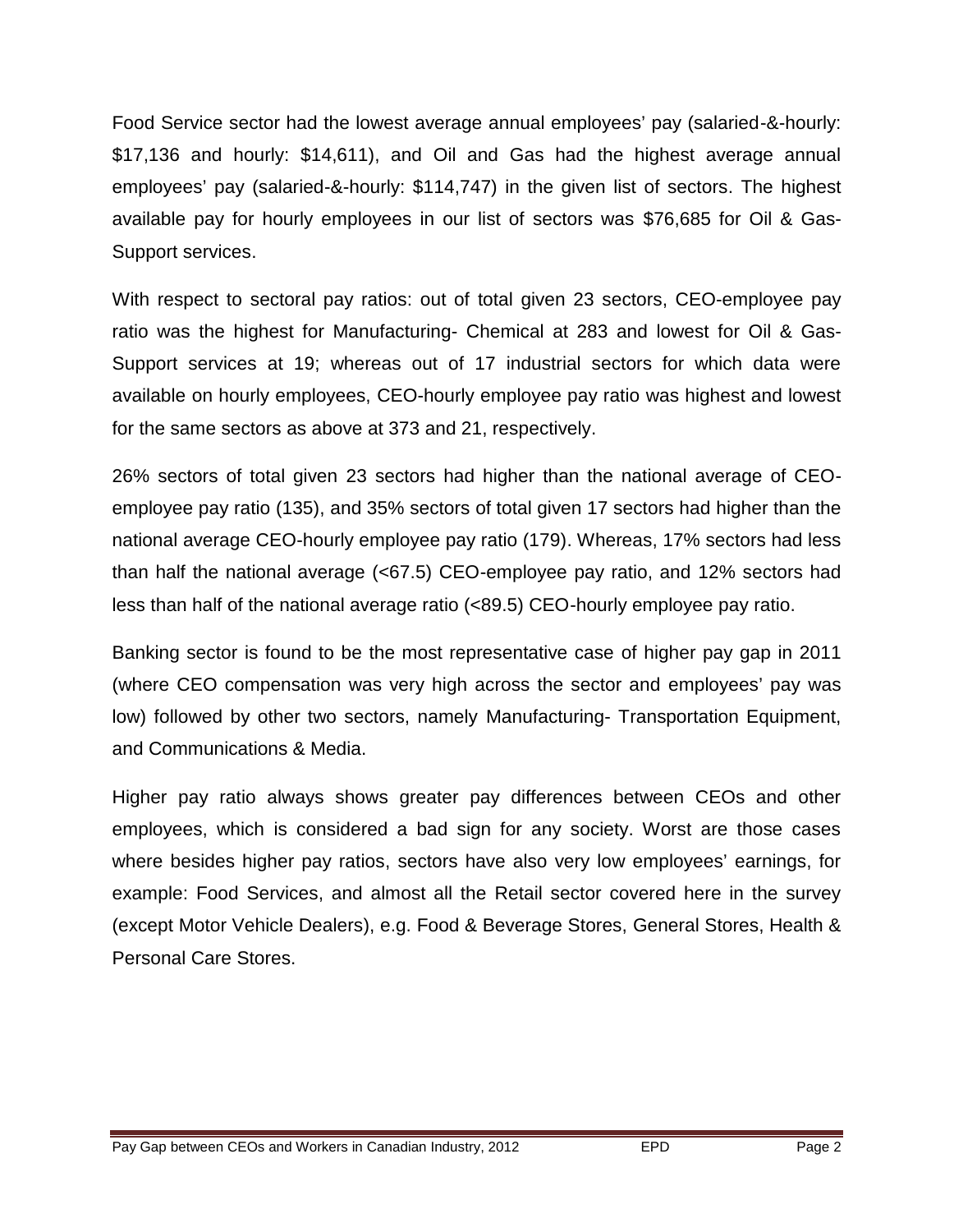# **Pay Gap between CEOs and Workers in Canadian Industry, 2012**

### **Introduction**

The pay gap survey aims to expose basically how the benefits of prosperity of the Canadian industry are distributed in favor of a few. This inequality in income distribution does not stop here; rather, reinforces further in the society the inequality of wealth, power, polity and policy. Movements, like Occupy Movement of 2012, are nothing but the manifestation of public intolerance and resentment against the increasingly unfair society. Corporations have to heed the social concerns; the sooner the better!

Pay Gap Annual Survey reports the yearly pay gap between CEOs and workers in the Canadian industry as a whole and also in its different sectors. Sectoral level exercise adds a unique perspective and, thus, differentiates our work from other pay gap surveys.

This year's survey reports the pay gap for the year of 2011. In the first part, annual compensation pool of CEOs will be analyzed. Highlights of the year will be discussed along with the exhibition which major sectors have dominated the total CEO compensation pool. In the second part, industry-level absolute and relative gaps will be portrayed between average annual pays of a CEO and a worker of the Canadian industry. In the third part, pay gap between CEOs and workers in the various sectors of Canadian industry will be presented. Methodology and sources of data will be detailed at the end.

Annual compensation of top 100 corporations' CEOs are considered to represent the pay of Canadian Industry's CEOs. And average annual earnings of employees (hourly- &-salaried) and hourly-paid employees are used to represent the pay of industry workers. Industry-level pay gap is computed in terms of ratio between average CEO compensation and average worker earnings during the year. Sector-level pay gap is calculated by a ratio between the average CEO compensation of all the firms in an industrial sector and average annual earnings of workers in that particular sector.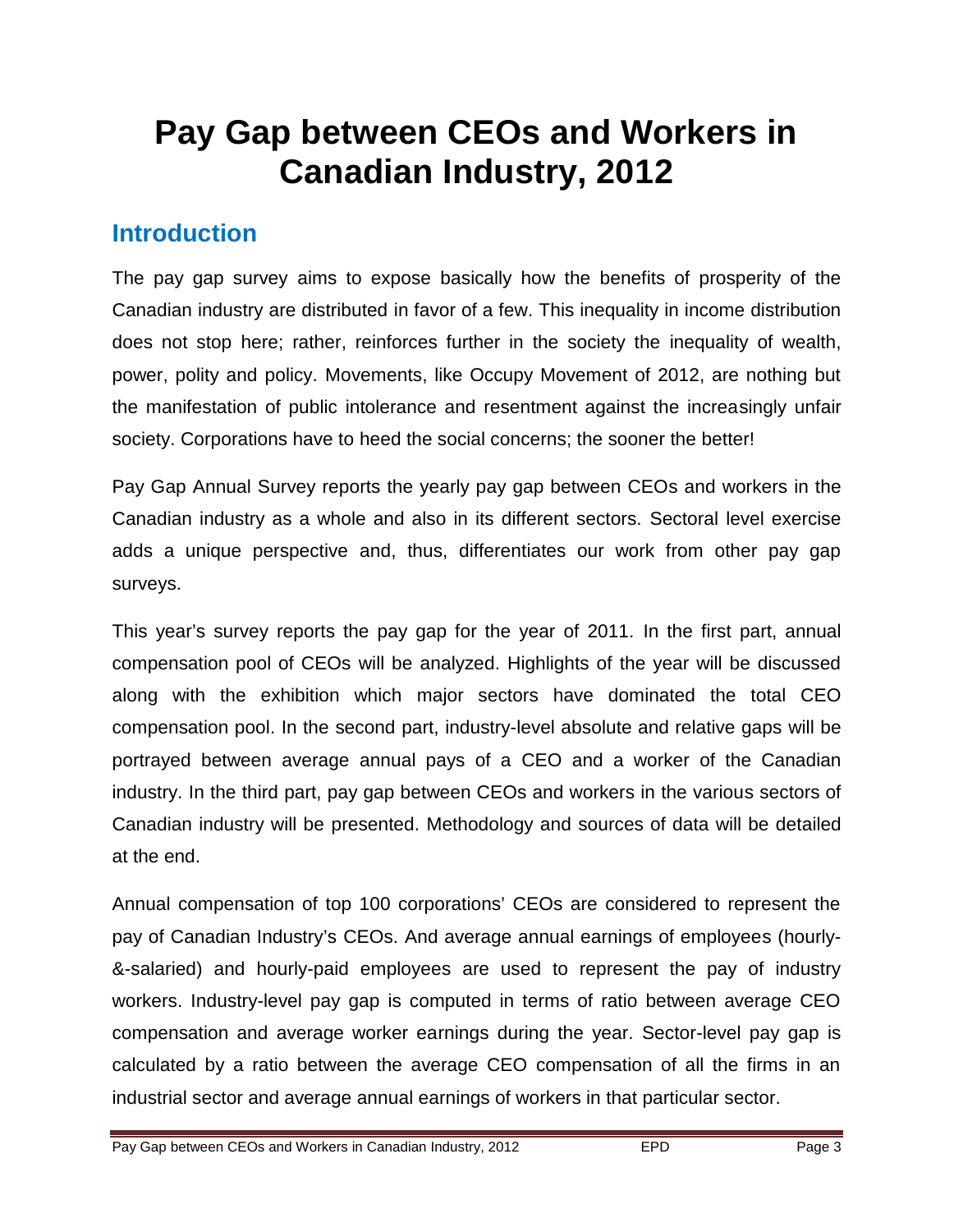# **Part 1: Highlights of the Year on CEOs' Compensation**

There were 103 CEOs in the list of top 100 corporations during 2011. Three companies, namely Research in Motion, IGM Financial, and Power Corporation of Canada, have two CEOs each in the list. These companies were the same as in previous years except Magna International which has now one CEO as another co-CEO Siegfried Wolf left the company in Nov 2010.

Top three CEOs and their compensation were: J. Michael Pearson of Valeant Pharmaceuticals International with \$36,318,841 (saw 641% increase from last year's compensation of \$4,897,517; and shot up to 1<sup>st</sup> position from 57<sup>th</sup>), Bradley Shaw of Shaw Communications with \$15,851,336, and Donald Walker of Magna International with \$14,841,085.

These 103 CEOs received total compensation of \$634,817,907 in 2011. Total compensation pool increased by less than one (0.92) per cent from the last year's \$629,027,838 (Table 1).

Why the total compensation pool has increased that little, there seems to be two reasons. First, last year there were 104 CEOs in the list and the CEO who left was not an ordinary one, he was at number three who received compensation of \$16,047,490 (Siegfried Wolf of Magna International) in 2010; if such a top notch CEO had not left, total compensation pool this year would have definitely been higher. To examine further what else might have triggered such a small increase in the total CEO compensation pool of the top 100 companies, all the components of the compensation are analyzed (Table 1). Here seems to lay the second reason, two components, bonus and optionbased awards, which in fact account for nearly 50 per cent share of the total compensation, saw a significant fall in 2011. Bonus shrank by more than 10 per cent and option-based awards by more than 15 per cent. Both seem to be incentive-linked at best. Stock market underperformance during 2011 (the S&P/TSX composite index being spotted dropped off more than 11 per cent) may be seen as a factor responsible for the casualty in these two components.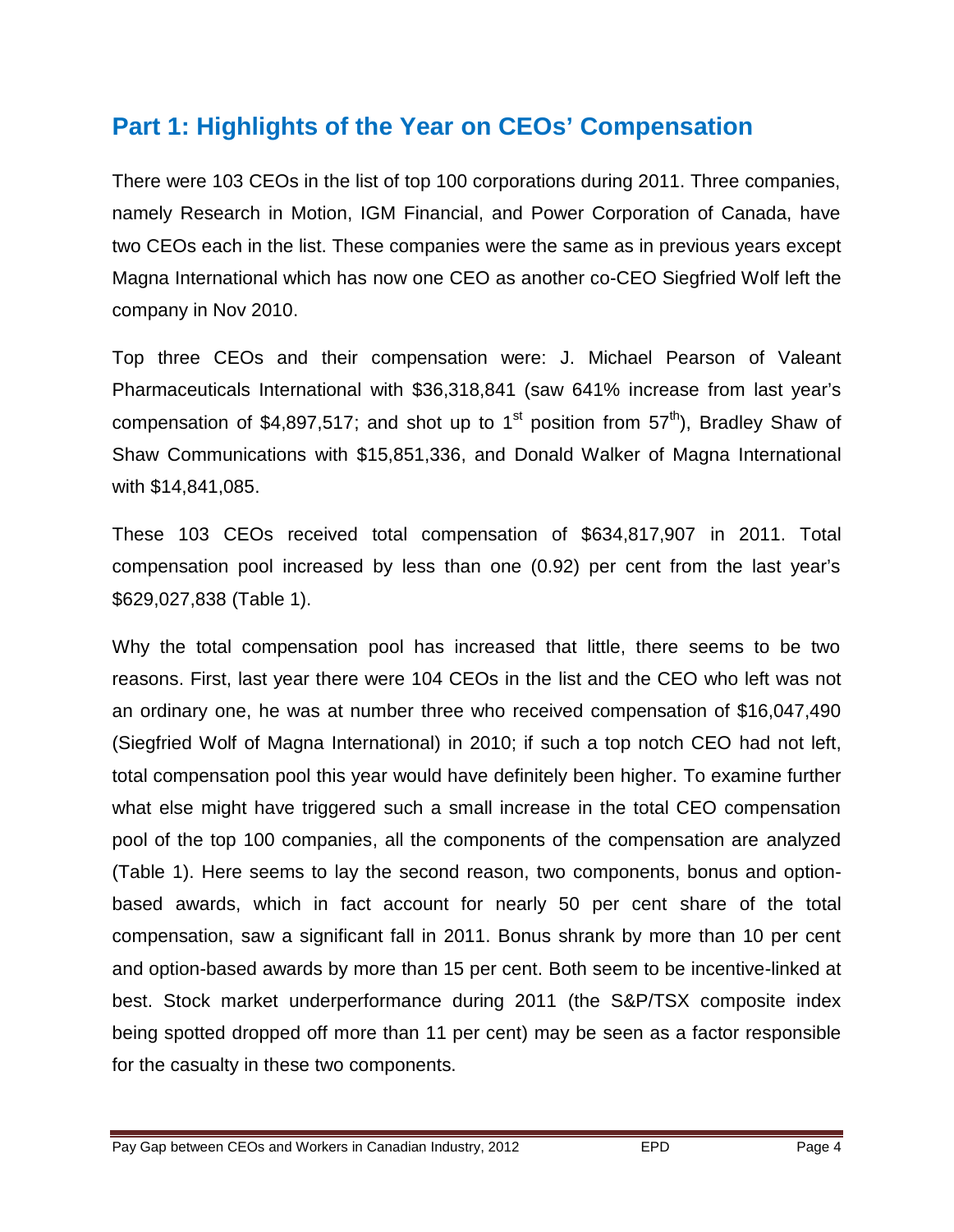Sectoral distribution of total compensation pool: to see the sectoral distribution, all the 100 corporations were divided into 12 major sectors and presented here in the Table 2 and Graph 1. As already observed in the previous years' surveys, three sectors – oil and Gas, materials (mining and quarrying, except oil and gas), and Finance – seemed to have stolen the show; these took away about 55 per cent share of the total CEO compensation. Remaining about 45 per cent was shared by other nine industrial sectors.

**Table 1: Economic Indicators and Top 100 Companies' CEO Compensation Components, 2008-2011**

|                                 |                       | <b>Economic Indicators</b>      | CEO Compensation Components (C\$ unless specified)*** |              |                                    |              |                                    |                        |          |                                                  | Number of                        |  |
|---------------------------------|-----------------------|---------------------------------|-------------------------------------------------------|--------------|------------------------------------|--------------|------------------------------------|------------------------|----------|--------------------------------------------------|----------------------------------|--|
| Year/Item                       | <b>GDP</b><br>Growth* | S&P/TSX<br>Composite<br>Index** | Base                                                  |              |                                    | All Other    | Share-Based                        | Option-<br>Based       | Pension  | Total<br>Reported                                | <b>CEOs in</b><br><b>Top 100</b> |  |
|                                 |                       |                                 | Salary                                                | <b>Bonus</b> | Sub-Total                          | Compensation | Awards                             | Awards                 | Value    | Compensation                                     | <b>Companies</b>                 |  |
| 2008                            |                       |                                 |                                                       |              | 90,593,310 129,041,548 219,634,858 | 48,115,632   | 137,118,274 144,391,128 38,502,733 |                        |          | 587,763,653                                      | $103***$                         |  |
| Share in<br>Total               |                       |                                 | 15%                                                   | 22%          | 37%                                | 8%           | 23%                                | 25%                    | 7%       | 100%                                             |                                  |  |
| Change from<br>Previous<br>Year | 0.6%                  | $-35.03%$                       |                                                       |              |                                    |              |                                    |                        |          |                                                  |                                  |  |
| 2009                            |                       |                                 |                                                       |              | 92,471,645131,229,095 223,700,740  | 32,035,490   |                                    |                        |          | 119,515,006   151,747,070 36,882,894 563,863,200 | 103                              |  |
| Share in<br>Total               |                       |                                 | 16%                                                   | 23%          | 40%                                | 6%           | 21%                                | 27%                    | 7%       | 100%                                             |                                  |  |
| Change from<br>Previous         |                       |                                 |                                                       |              |                                    |              |                                    |                        |          |                                                  |                                  |  |
| Year                            | $-3.0%$               | 30.69%                          | 2.07%                                                 | 1.70%        | 1.85%                              | $-33.42%$    | $-12.84%$                          | 5.09%                  | $-4.21%$ | $-4.07%$                                         |                                  |  |
| 2010                            |                       |                                 |                                                       |              | 94,156,419165,881,807 260,038,226  | 17,004,513   | 145,761,333 162,617,038 43,606,750 |                        |          | 629,027,838                                      | 104                              |  |
| Share in<br>Total               |                       |                                 | 15%                                                   | 26%          | 41%                                | 3%           | 23%                                | 26%                    | 7%       | 100%                                             |                                  |  |
| Change from<br>Previous<br>Year | 3.4%                  | 14.45%                          | 1.82%                                                 | 26.41%       | 16.24%                             | $-46.92%$    | 21.96%                             | 7.16%                  | 18.23%   | 11.56%                                           |                                  |  |
| 2011                            |                       |                                 |                                                       |              | 97,599,815 149,066,159 246,665,971 | 26,725,998   | 180,734,523                        | 137,930,354 42,761,061 |          | 634,817,907                                      | 103                              |  |
| Share in<br>Total               |                       |                                 | 15%                                                   | 23%          | 39%                                | 4%           | 28%                                | 22%                    | 7%       | 100%                                             |                                  |  |
| Change from<br>Previous<br>Year | 2.6%                  | $-11.07%$                       | 3.66%                                                 | $-10.14%$    | $-5.14%$                           | 57.17%       | 23.99%                             | $-15.18%$              | $-1.94%$ | 0.92%                                            |                                  |  |

Notes: \* Sourced from Statistics Canada, Canadian Economic Observer. Text Table 1.1. Various Issues.<sup>1</sup> \*\* Sourced from EconStats.<sup>ii</sup>

\*\*\* Absolute figures Sourced from Globe and Mail annual CEO lists.<sup>iii</sup> Shares and Changes were calculated from those lists.

\*\*\*\* Although there were 104 CEOs in the list, but data was available for only 103 CEOs.

– Cannot be calculated as Globe and Mail CEO List prior to 2008 not available.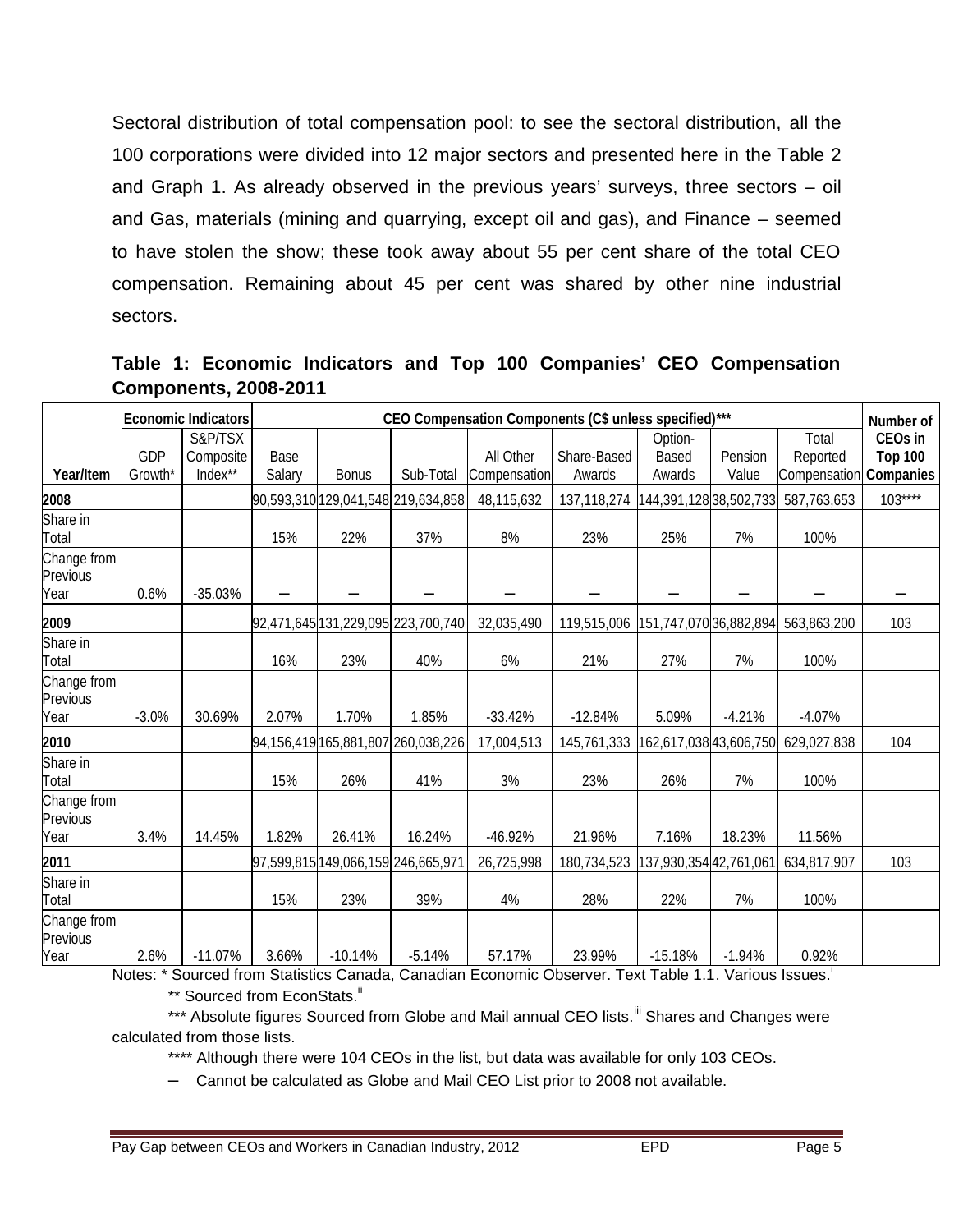**Table 2: Distribution of (Top 100 Companies') Total CEO Compensation into Major**

| <b>Major Industrial Sectors</b> | <b>Sectoral Distribution of CEO Compensation</b> |
|---------------------------------|--------------------------------------------------|
| Agriculture                     | 5,209,477                                        |
| <b>Real Estate</b>              | 14,002,966                                       |
| <b>Utilities</b>                | 17,976,453                                       |
| Retail                          | 18,841,108                                       |
| Food                            | 23,138,276                                       |
| Transportation                  | 34,777,249                                       |
| <b>Professional Services</b>    | 41,608,163                                       |
| Communication                   | 57,786,443                                       |
| Manufacturing                   | 75,793,007                                       |
| Finance                         | 113,001,174                                      |
| <b>Materials</b>                | 113,573,983                                      |
| Oil and Gas                     | 119,109,608                                      |
| Total                           | 634,817,907                                      |

### **Graph 1: Percentage Distribution of (Top 100 Companies') Total CEO Compensation into Major Industrial Sectors, 2011**

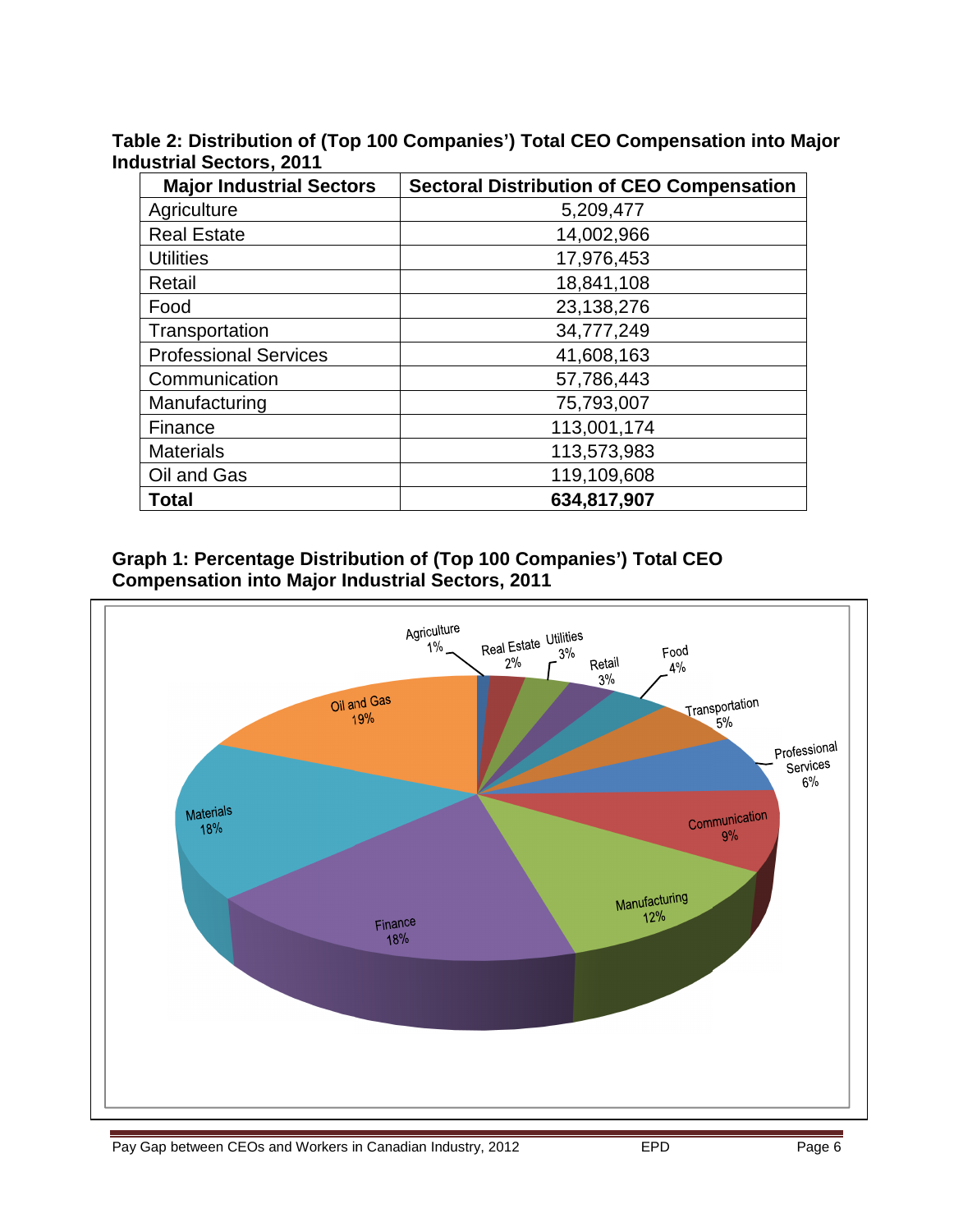# **Part 2: Pay Gap between CEOs and other Employees in entire Canadian Industry, 2011**

A CEO of the top 100 corporations bagged average annual compensation of about \$6.2 million, whereas a typical Canadian industry employee (hourly-&-salaried) earned an average annual pay of about \$45 thousand and an hourly-paid employee about \$34 thousand in 2011 (Graph 2 and Table 3). That means a CEO earned 135 times than a typical employee and 179 times than an hourly-paid employee in 2011 (Graph 3 and Table 3).

As compared to 2010, pay ratios have decreased in 2011 because of a lower increase in average CEO's compensation (the numerator) than the increase in average pays of an employee and an hourly employee (the denominator). A CEO has seen about 2 per cent increase in the annual average compensation, an employee 2.5 per cent and hourly employee 4.5 per cent in 2011 (Table 3). As explained above in the Part 2 and observed in the Table 1, an exit of one of the highest earning CEOs from the list, and a huge fall in two major components of the total compensation, namely bonus and optionbased awards, might explain the lower increase in the average CEO compensation and consequently a decrease in the pay ratios.

However, one should not be swayed by the relatively higher percentage increase in the average pay of workers. Because one has to keep in mind the difference in absolute pay amounts of these two, CEOs and workers. On an average, one CEO alone earned the pay of about 135 employees or around 180 hourly employees (as interpreted from the ratios). And the amount by which CEO's average pay had increased in 2011 from the last year (the increment only, i.e. \$114,936) was 2.5 times of the total average pay of an employee during the entire year (\$45,488), or 3.3 times of the total average pay of an hourly employee (\$34,496).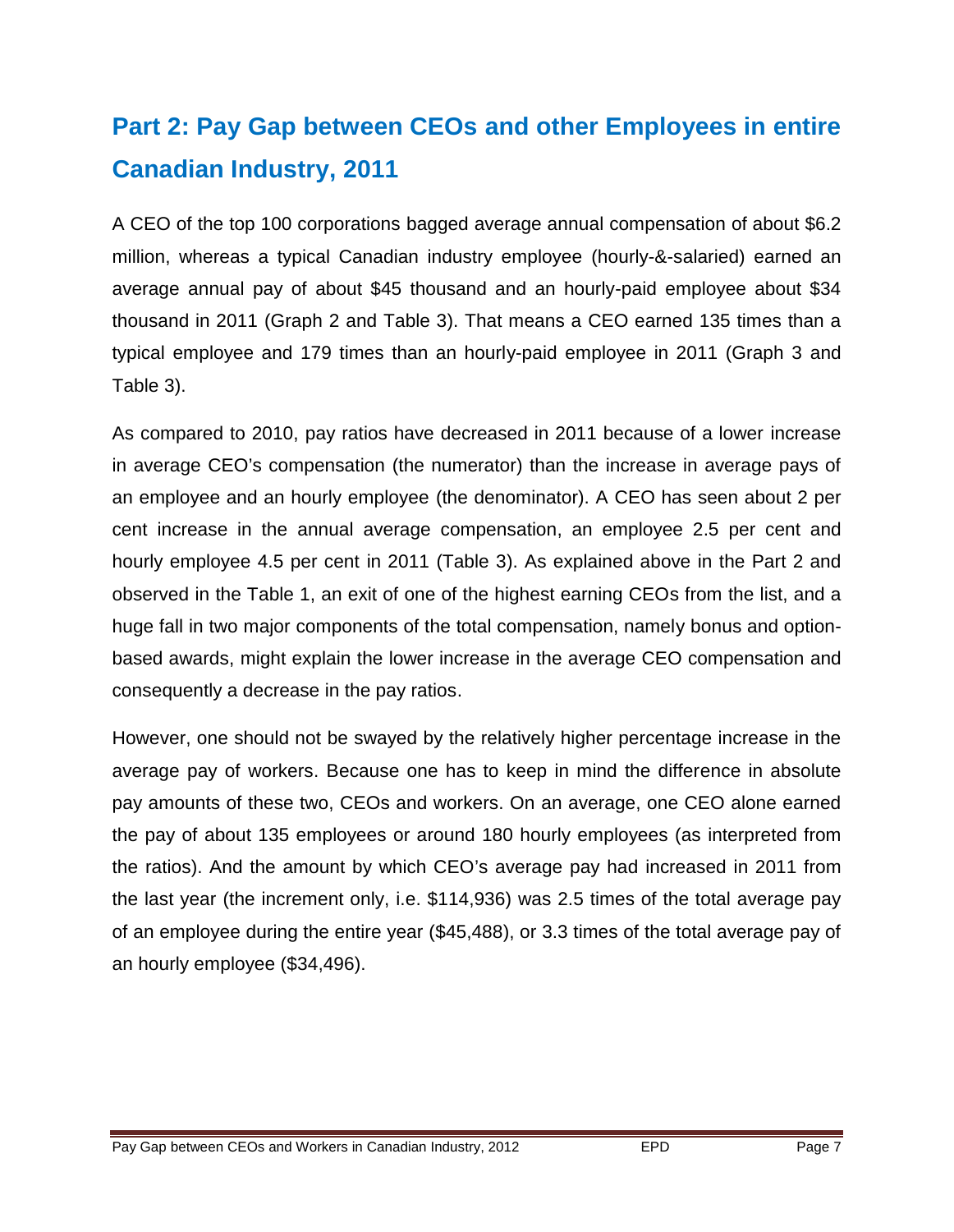

**Graph 2: Comparison between Average Annual Pays of a CEO (of the Top 100 Corporations) and other Employees, 2011**

**Graph 3: Ratio between Average Annual Pays of a CEO (of the Top 100 Companies) and other Employees, 2011**

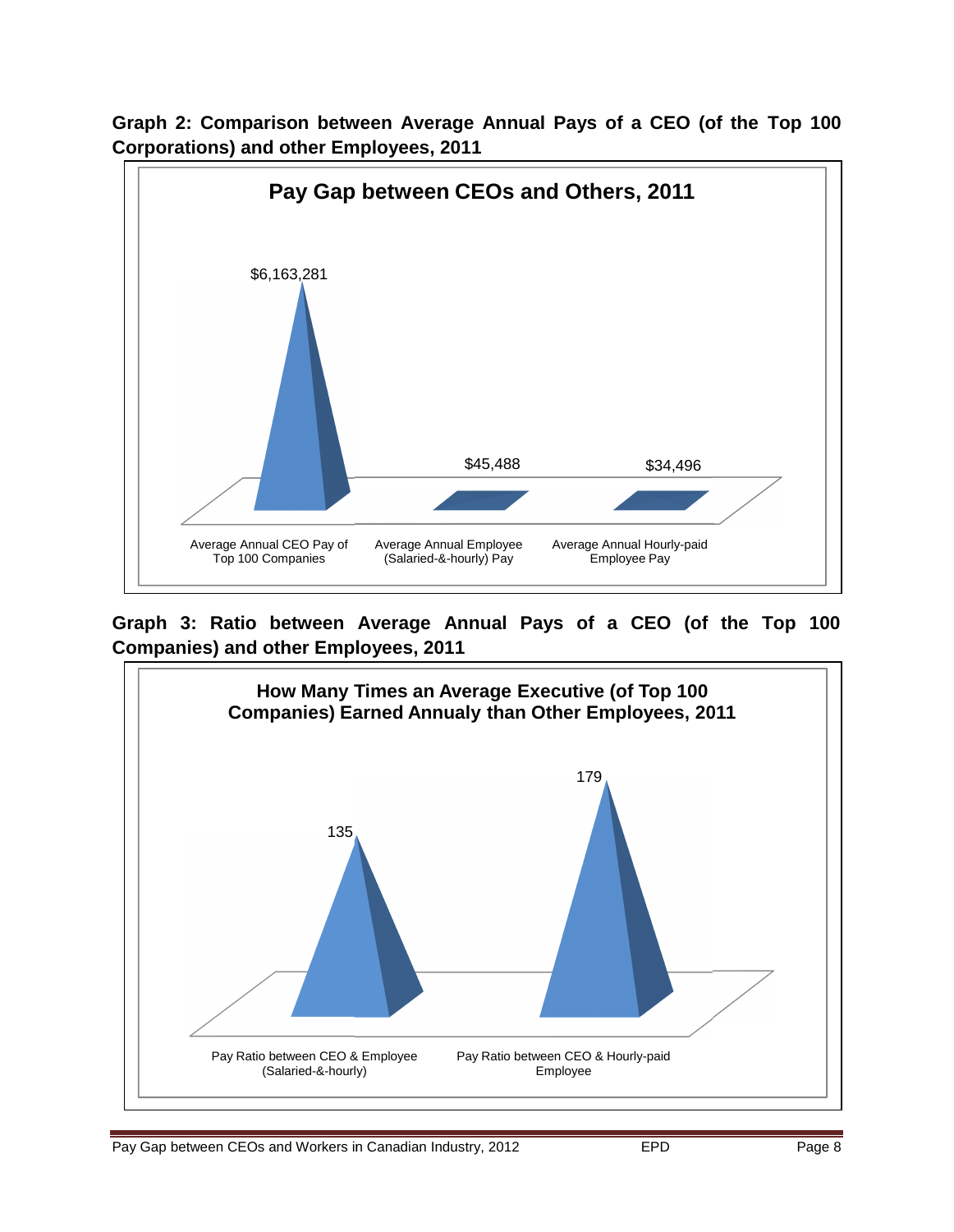| .<br><sub>.</sub> , _ |                                                     |                                                       |                                                              |                                                                       |                                                    |  |  |  |  |
|-----------------------|-----------------------------------------------------|-------------------------------------------------------|--------------------------------------------------------------|-----------------------------------------------------------------------|----------------------------------------------------|--|--|--|--|
| Year                  | <b>CEO Average</b><br><b>Annual</b><br>Compensation | <b>Average Annual</b><br>Pay of an<br><b>Employee</b> | <b>Average Annual Pay</b><br>of an Hourly<br><b>Employee</b> | Pay Ratio between<br><b>CEO &amp; Employee</b><br>(Salaried-&-hourly) | Pay Ratio between<br>CEO & Hourly-paid<br>Employee |  |  |  |  |
|                       |                                                     |                                                       |                                                              |                                                                       |                                                    |  |  |  |  |
|                       |                                                     | Amount in Canadian \$                                 |                                                              |                                                                       |                                                    |  |  |  |  |
| 2007                  |                                                     | 40,988                                                | 30,895                                                       |                                                                       |                                                    |  |  |  |  |
| 2008                  | 5,706,443                                           | 42,169                                                | 31,885                                                       | 135                                                                   | 179                                                |  |  |  |  |
| 2009                  | 5,474,400                                           | 42,824                                                | 31,993                                                       | 128                                                                   | 171                                                |  |  |  |  |
| 2010                  | 6,048,345                                           | 44,366                                                | 33,009                                                       | 136                                                                   | 183                                                |  |  |  |  |
| 2011                  | 6,163,281                                           | 45,488                                                | 34,496                                                       | 135                                                                   | 179                                                |  |  |  |  |
|                       |                                                     |                                                       | Per cent Change from Previous Year                           |                                                                       |                                                    |  |  |  |  |
| 2008                  |                                                     | 29                                                    | 3.2                                                          |                                                                       |                                                    |  |  |  |  |
| 2009                  | $-4.1$                                              | 1.6                                                   | 0.3                                                          | $-5.5$                                                                | $-4.4$                                             |  |  |  |  |
| 2010                  | 10.5                                                | 3.6                                                   | 3.2                                                          | 6.6                                                                   | 7.1                                                |  |  |  |  |
| 2011                  | 1.9                                                 | 2.5                                                   | 4.5                                                          | $-0.6$                                                                | $-2.5$                                             |  |  |  |  |

**Table 3: Pay Averages and Ratios in Canadian Industry, 2007-2011**

Note: – Cannot be mentioned/calculated as Globe and Mail CEO List prior to 2008 not available.

# **Part 3: Pay Gap between CEOs and Other Employees in various Sectors of Canadian Industry, 2011**

For sectoral pay-gap analysis, all the 100 companies and above 12 more general sectors were rearranged into more specific 24 industrial sectors. This division was done to facilitate the workers' pay (at three digit level) corresponding to the sectors for which CEOs' compensation was available. For example: (for the given companies) broad Retail sector was divided into Retail- Food & Beverage Stores, Retail- General Stores, Retail- Health & Personal Care Stores, Retail- Motor Vehicle Dealers; and Financial Services sector was divided into Banking, Financial Investment & Related Activities, and Insurance & Related Activities. Out of these 24 sectors, 8 sectors<sup>1</sup> were single-company sectors. One sector, Transportation- Pipeline could not be considered for the pay ratio calculation as data on wages were not available for the employees.

Graph 4 and Table 4 show the CEO-employee (salaried-&-hourly) pay ratios for 23 industrial sectors and CEO-hourly employee pay ratios for 17 sectors, as in the latter case data on the wages and working hours were not available for 6 sectors (these were:

Pay Gap between CEOs and Workers in Canadian Industry, 2012 **EPD** EPD Page 9

<sup>&</sup>lt;sup>1</sup> Agriculture, Food Services, Manufacturing- Food, Oil & Gas- Support services, Real Estate- Engineering & Construction, Retail- Health & Personal Care Stores, Retail- Motor Vehicle Dealers, and Transportation & Warehousing.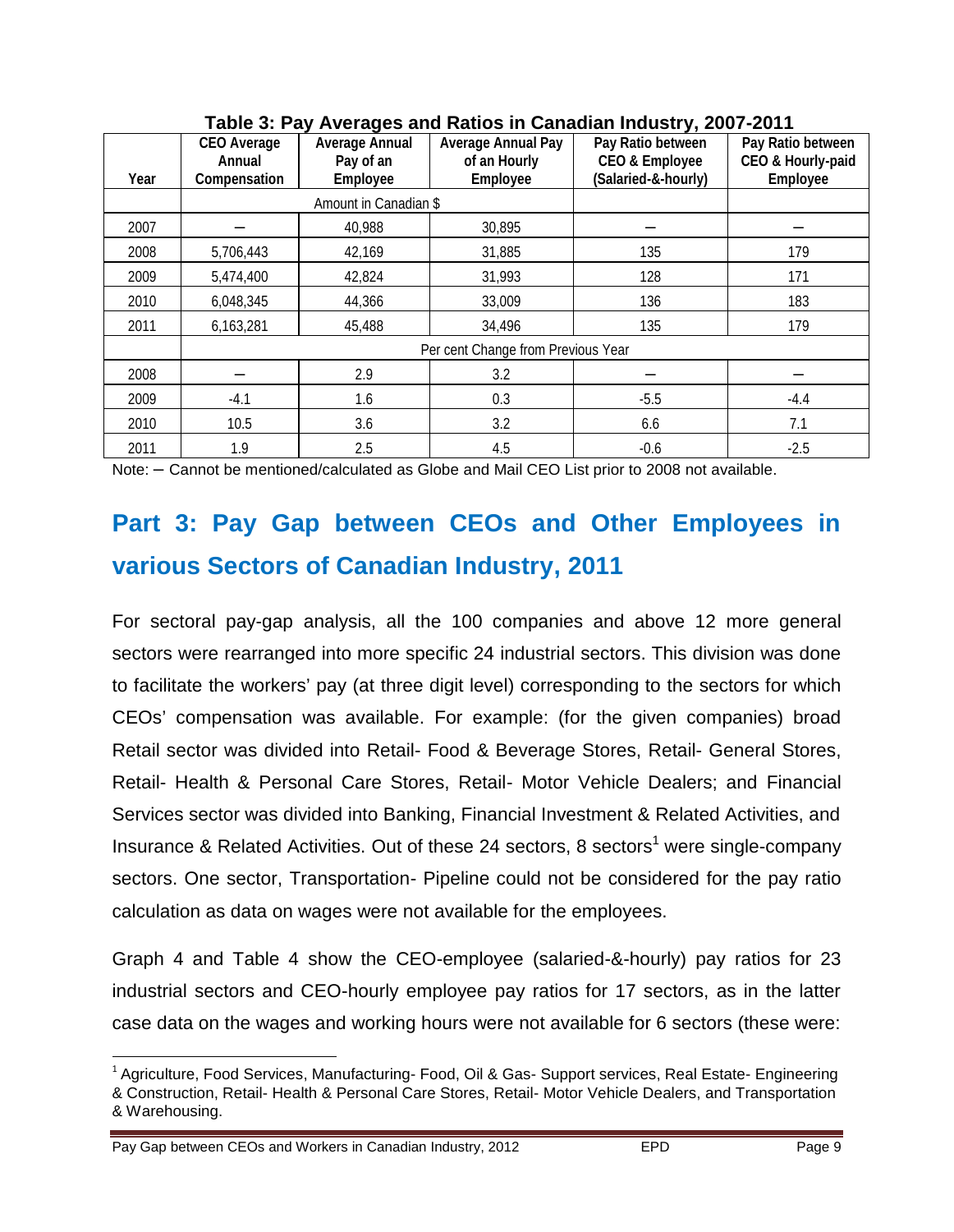Retail- General Stores, Retail- Health & Personal Care Stores, Management and Diversified, Other Financial Investment and Related Activities, Oil and Gas, and Utilities). Following are the key points from the analyses:

- 1. J. Michael Pearson of Valeant Pharmaceuticals International, Inc. earned the highest annual compensation of more than \$36 million. On the other hand, Keith A. MacPhail of Bonavista Energy Corporation was the last in the list earning \$521,635.
- 2. Food Service sector<sup>2</sup> had the lowest average annual employees' pay (salaried-&hourly: \$17,136 and hourly: \$14,611) in the given list of sectors, followed by most of the retail sector including Retail- General Stores<sup>3</sup> (\$21,331, N.A.), Retail- Food & Beverage Stores<sup>4</sup> (\$21,592, \$19,264), and Retail- Health & Personal Care Stores $<sup>5</sup>$  (\$30,003, N.A.).</sup>
- 3. Oil and Gas<sup>6</sup> had the highest average annual employees' pay (salaried-&-hourly:  $$114,747$ , hourly: N.A.) in the given list of sectors, followed by Utilities<sup>7</sup> (\$85,473, N.A.), Oil & Gas- Support services<sup>8</sup> (\$84,813, \$76,685), Precious Metals<sup>9,10</sup> (\$76,384, \$70,842), and Other Financial Investment & Related Activities<sup>11</sup> (\$65,244, N.A.).
- 4. With respect to the CEO-employee (salaried-&-hourly) pay ratio, out of 23 sectors, Manufacturing- Chemical had the highest pay ratio of 283, and whereas Oil & Gas- Support services had the lowest of 19. With respect to the CEO-hourly employee pay ratio, the same sectors as above had the highest and lowest payratios – Manufacturing- Chemical had the highest pay ratio of 373 and Oil & Gas-

 $2$  Like, Tim Hortons Inc.

 $3$  Like, Canadian Tire Corp. Ltd., and Dollarama Inc.

<sup>&</sup>lt;sup>4</sup> Like, Empire Co. Ltd., and Loblaw Companies Limited.<br><sup>5</sup> Like, Shoppers Drug Mart Corp.

 $<sup>6</sup>$  Like, ARC Resources Ltd., and Athabasca Oil Corporation.</sup>

 $\frac{7}{1}$  Like, Canadian Utilities Ltd., and TransAlta Corp.

<sup>&</sup>lt;sup>8</sup> Like, Keyera Corp.

<sup>&</sup>lt;sup>9</sup> Like, Barrick Gold Corporation, and Centerra Gold Inc.

<sup>10</sup> This comes under 'Mining and Quarrying (except Oil and Gas)' sector at three digit level.

<sup>&</sup>lt;sup>11</sup> Like, IGM Financial Inc., and CI Financial Corp.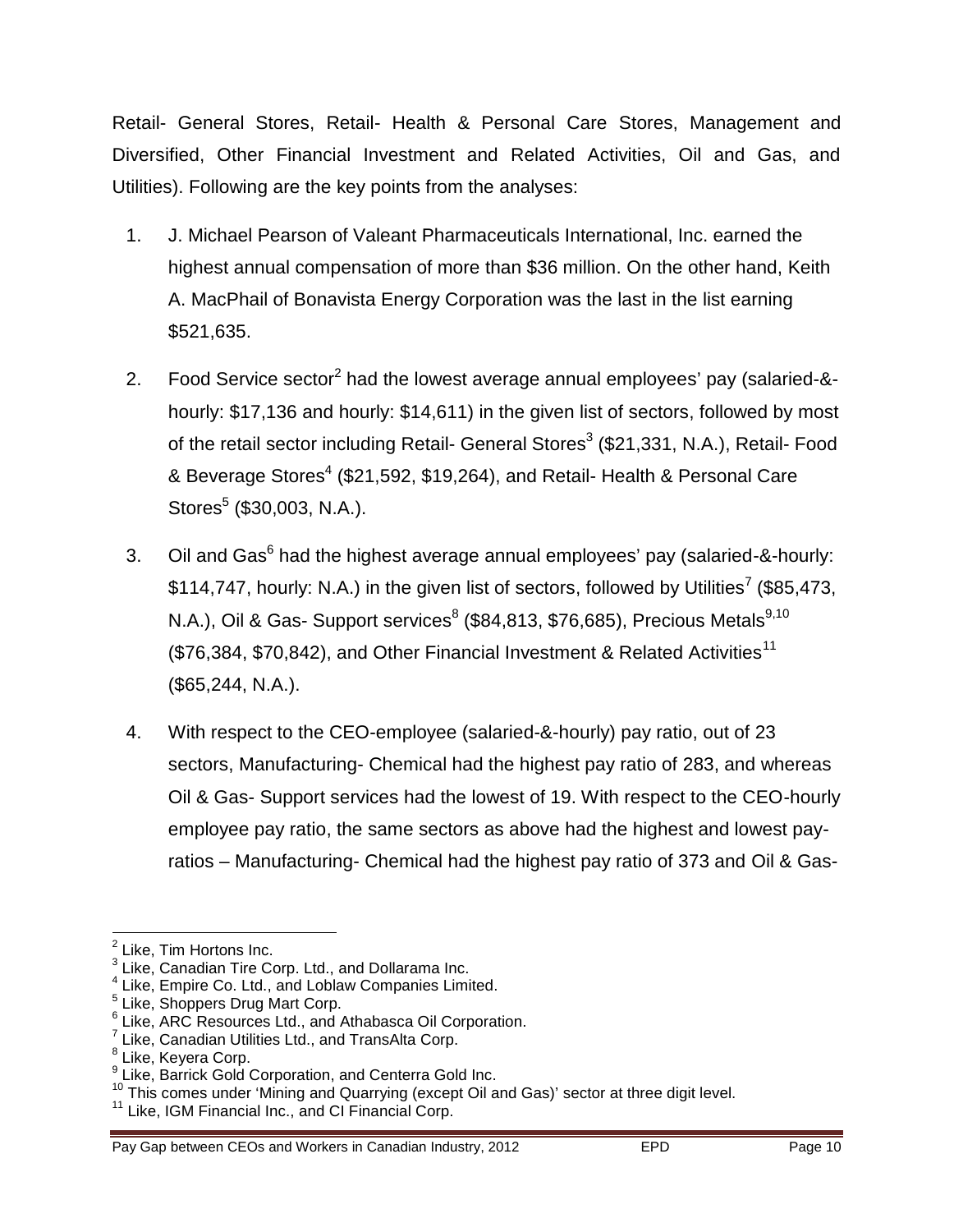Support services had the lowest of 21 in all 17 industrial sectors for which hourly data were available.

- 5. Total 6 sectors out of given 23 sectors (i.e. 26%) had higher than the national average CEO-employee (salaried-&-hourly) pay ratio of 135, these are: Manufacturing- Chemical (283), Food Services (251), Banking (225), Retail-General Stores (211), Manufacturing- Transportation Equipment (206), Retail-Health & Personal Care Stores (186). With respect to the CEO-hourly employee pay ratio, 6 sectors out of given total 17 sectors (i.e. 35%) have higher than the national average ratio of 179: Manufacturing- Chemical (373), Banking (332), Food Services (294), Manufacturing- Transportation Equipment (217), Communications & Media (191), and Agriculture (183).
- 6. As regards to the CEO-employee (salaried-&-hourly) pay ratio, 4 sectors (i.e. 17%) had less than half the national average (<67.5): Oil & Gas (43) Utilities (42), and Mining (48), Real Estate- Engineering & Construction (39), and Oil & Gas-Support services (19). Regarding CEO-hourly employee pay ratio, 2 sectors (i.e. 12%) had less than half of the national average ratio (<89.5): Real Estate-Engineering & Construction (41), and Oil & Gas- Support services (21).
- 7. Higher pay ratio always shows greater pay differences between CEOs and other employees, which is considered a bad sign for any society. Worst are those cases where besides higher pay ratios, sectors have also very low employees' earnings, for example: Food Services, and almost all the Retail sector covered here in the survey (except Motor Vehicle Dealers), e.g. Food & Beverage Stores, General Stores, and Health & Personal Care Stores.
- 8. Banking sector is found to be the most representative case of higher pay gap where CEO compensation (the numerator) was very high across the sector (as indicated by a low CV) and employees' pay (the denominator) low. Banking sector was followed by other two sectors with the similar features, namely Manufacturing- Transportation Equipment, and Communications & Media. Although Manufacturing- Chemical had the highest pay-gap ratio, but very high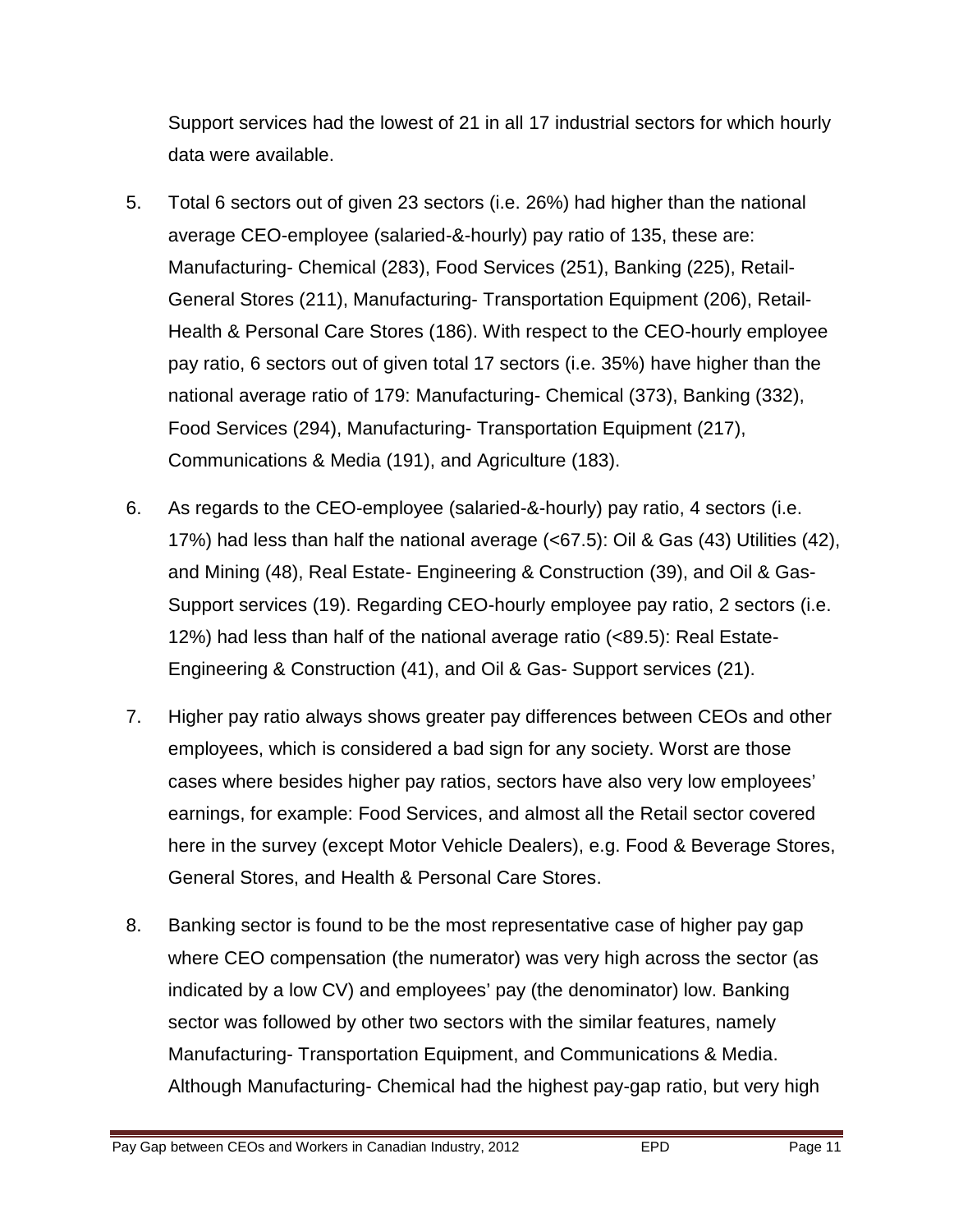CV means that there was much variation in the CEOs' compensation<sup>12</sup>; pay-gap ratio in that case may not be a true representative of the sector.

|                                         |                 |                   |                 | <b>Hourly</b>   | Average          | <b>Average Pay</b>      |
|-----------------------------------------|-----------------|-------------------|-----------------|-----------------|------------------|-------------------------|
|                                         |                 | CEO Pay-          | Employee        | <b>Employee</b> | Pay Ratio        | Ratio between           |
|                                         | CEO Pay -       | Coefficient       | Pay-            | Pay-            | between          | <b>CEO &amp; Hourly</b> |
|                                         | <b>Sectoral</b> | of Variation      | <b>Sectoral</b> | <b>Sectoral</b> | CEO&             | Paid                    |
| <b>Sectors</b>                          | Average (\$)    | (CV)              | Average (\$)    | Average (\$)    | <b>Employee</b>  | <b>Employee</b>         |
| Manufacturing-Chemical                  | 17,584,443      | 0.92              | 62,093          | 47,187          | 283              | 373                     |
| <b>Food Services</b>                    | 4,298,178       |                   | 17,136          | 14,611          | 251              | 294                     |
| Banking                                 | 10,609,931      | 0.10              | 47,160          | 32,006          | 225              | 332                     |
| Retail- General Stores                  | 4,506,966       | 0.66              | 21,331          | N.A.            | $\overline{211}$ | <b>N.A.</b>             |
| Manufacturing-Transportation            |                 |                   |                 |                 |                  |                         |
| Equipment                               | 11,519,840      | 0.41              | 56,050          | 53,121          | 206              | 217                     |
| Retail-Health & Personal Care           |                 |                   |                 |                 |                  |                         |
| <b>Stores</b>                           | 5,582,515       |                   | 30,003          | N.A.            | 186              | N.A.                    |
| <b>Transportation and Warehousing</b>   | 6,875,371       |                   | 47,778          | 41,150          | 144              | 167                     |
| Retail- Food & Beverage Stores          | 3,072,380       | $\overline{0.22}$ | 21,592          | 19,264          | 142              | 159                     |
| <b>Communications &amp; Media</b>       | 8,255,206       | 0.50              | 60,910          | 43,108          | $\overline{136}$ | 191                     |
| Agriculture                             | 5,209,477       |                   | 41,774          | 28,520          | 125              | 183                     |
| Professional, scientific and            |                 |                   |                 |                 |                  |                         |
| technical services                      | 6,433,163       | 0.28              | 63,099          | 46,424          | 102              | 139                     |
| <b>Transportation-Rail</b>              | 6,760,010       | 0.31              | 67,187          | 58,570          | 101              | 115                     |
| Retail- Motor Vehicle Dealers           | 4,244,661       |                   | 46,254          | 37,846          | 92               | 112                     |
| Management and Diversified              | 5,577,169       | 0.29              | 61,809          | NA              | 90               | N.A.                    |
| <b>Real Estate</b>                      | 3,769,382       | 0.27              | 42,684          | 32,425          | 88               | 116                     |
| <b>Precious Metals</b>                  | 6,680,823       | 0.54              | 76,384          | 70,842          | 87               | 94                      |
| <b>Insurance and Related Activities</b> | 5,170,948       | 0.58              | 59,497          | 40,308          | 87               | 128                     |
| Manufacturing-Food                      | 3,478,200       |                   | 40,589          | 34,257          | 86               | 102                     |
| Other Financial Investment and          |                 |                   |                 |                 |                  |                         |
| <b>Related Activities</b>               | 5,871,713       | 0.94              | 72,425          | N.A.            | 81               | N.A.                    |
| <b>Oil and Gas</b>                      | 4,896,334       | 0.58              | 114,747         | N.A.            | 43               | <b>N.A.</b>             |
| <b>Utilities</b>                        | 3,595,291       | 0.55              | 85,473          | N.A.            | 42               | <b>N.A.</b>             |
| Real Estate-Engineering &               |                 |                   |                 |                 |                  |                         |
| Construction                            | 2,694,821       |                   | 68,471          | 66,026          | 39               | 41                      |
| Oil & Gas-Support services              | 1,597,604       |                   | 84,813          | 76,685          | 19               | 21                      |
| <b>Transportation-Pipeline</b>          | 4,793,953       | 0.53              | <b>N.A.</b>     | N.A.            | $N\overline{A}$  | <b>N.A.</b>             |

Notes:

N.A. Not Available

– Cannot be calculated as these are single-company sectors. For the list, see 'Note number 2' of the Graph 4.

<sup>&</sup>lt;sup>12</sup> William Doyle of Potash Corp. of Saskatchewan earned \$11,601,796 as his compensation, whereas Michael Wilson of Agrium Inc. \$8,918,539, and Michael Pearson of Valeant Pharmaceuticals Intl. Inc. earned \$4,897,517.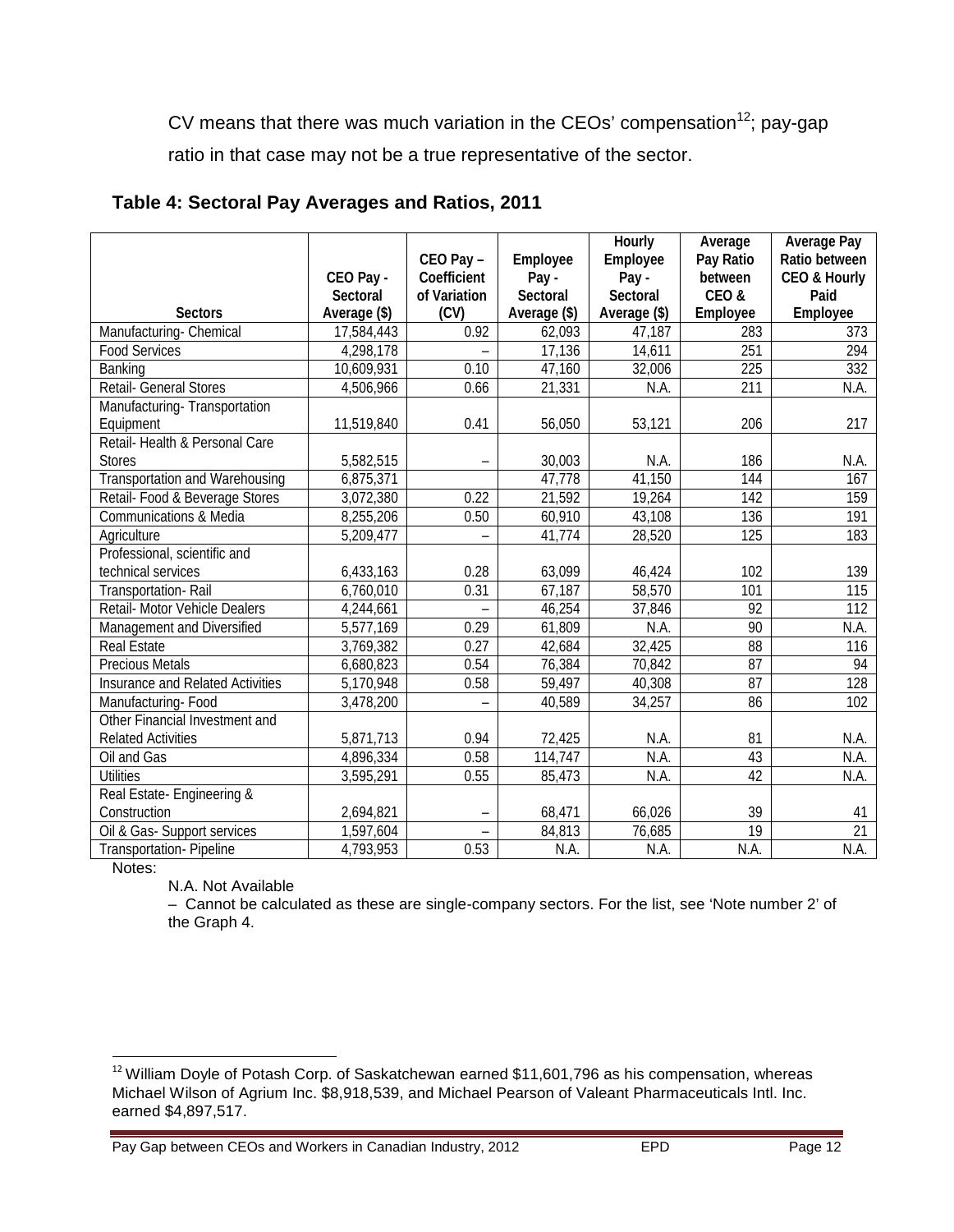#### **Graph 4: Ratio between Average Annual Pays of a CEO (of Top 100 Companies) and other Employees in various Industrial Sectors, 2011**



#### Notes:

1. When there is no red bar, it means data for hourly-paid employees are not available. 2. There were 8 sectors with single company each – Agriculture, Food Services, Manufacturing-Food, Oil & Gas- Support services, Real Estate- Engineering & Construction, Retail- Health & Personal Care Stores, Retail- Motor Vehicle Dealers, Transportation and Warehousing.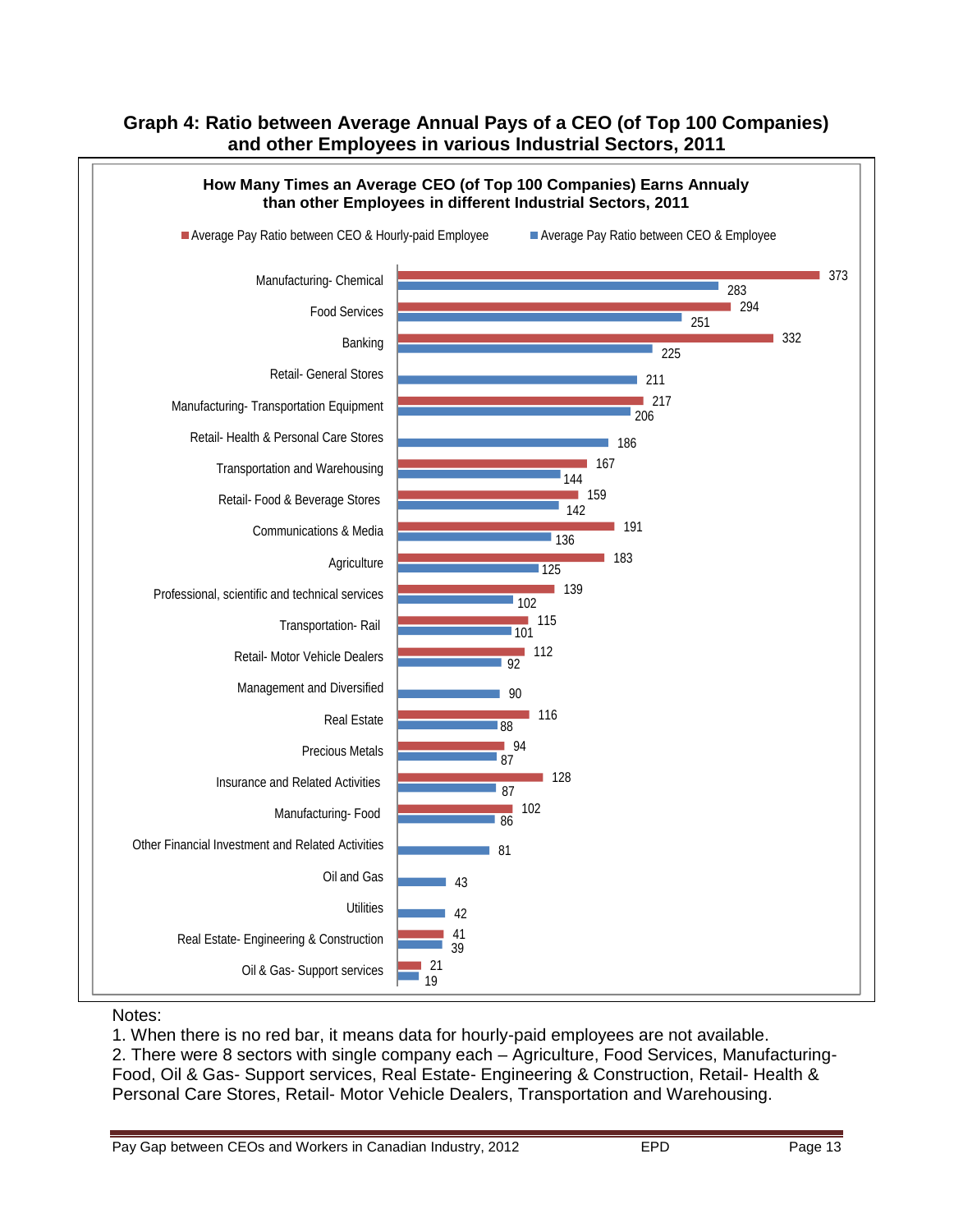# **Methodology**

Two data sources were relied on: Globe and Mail 2012 list 'Executive Compensation: Rankings for Canada's top earners' (see footnote III for source detail), and Statistics Canada resources. The former list contained the ranking and compensation of 103 CEOs of the 100 largest public companies (by market capitalization) in the S&P/TSX composite index as of December 31, 2011. Three summary tables<sup>iv</sup> of the Statistics Canada were used to calculate the pays of workers: industry-wise average weekly earnings for (hourly-&-salaried) employees, industry-wise average hourly earnings for hourly employees, and industry-wise average weekly hours for hourly employees. 'North American Industry Classification System (NAICS) 2007 – Canada', published by Statistics Canada, was used to determine the industry classification<sup>v</sup>. Three digit level industry classifications were used; when three digit data was not available, two digit data were relied on (only one such instance this year).

For the sectoral CEO and employee pay ratios' computation, companies were arranged into more specific 24 sectors depending on the basis of their type of activity. This arrangement was done in order to facilitate the employees' wages and working hours (at three digit level) corresponding to the CEOs' pays in those sectors. For example, Financial Services sector was divided into Banking, Financial Investment & Related Activities, and Insurance & Related Activities. After rearranging the industrial sectors, data on employees' wages and working hours were collected correspondingly.

As it is obvious, CEOs' Total compensation figures (comprising of salary, bonus, stock awards, option grants, and pension value) were taken from the Globe and Mail list. To calculate employees' average annual earnings, weekly earnings were multiplied by 52 [i.e., (weekly earnings)\*(52)]. In case of hourly-paid employees, work hours and hourly earnings were given; therefore, to arrive at average annual earnings, hourly earnings were multiplied by weekly hours and 52 [i.e., (hourly earnings)\*(weekly hours)\*(52)]. These annual pays were used to calculate the respective pay ratios.